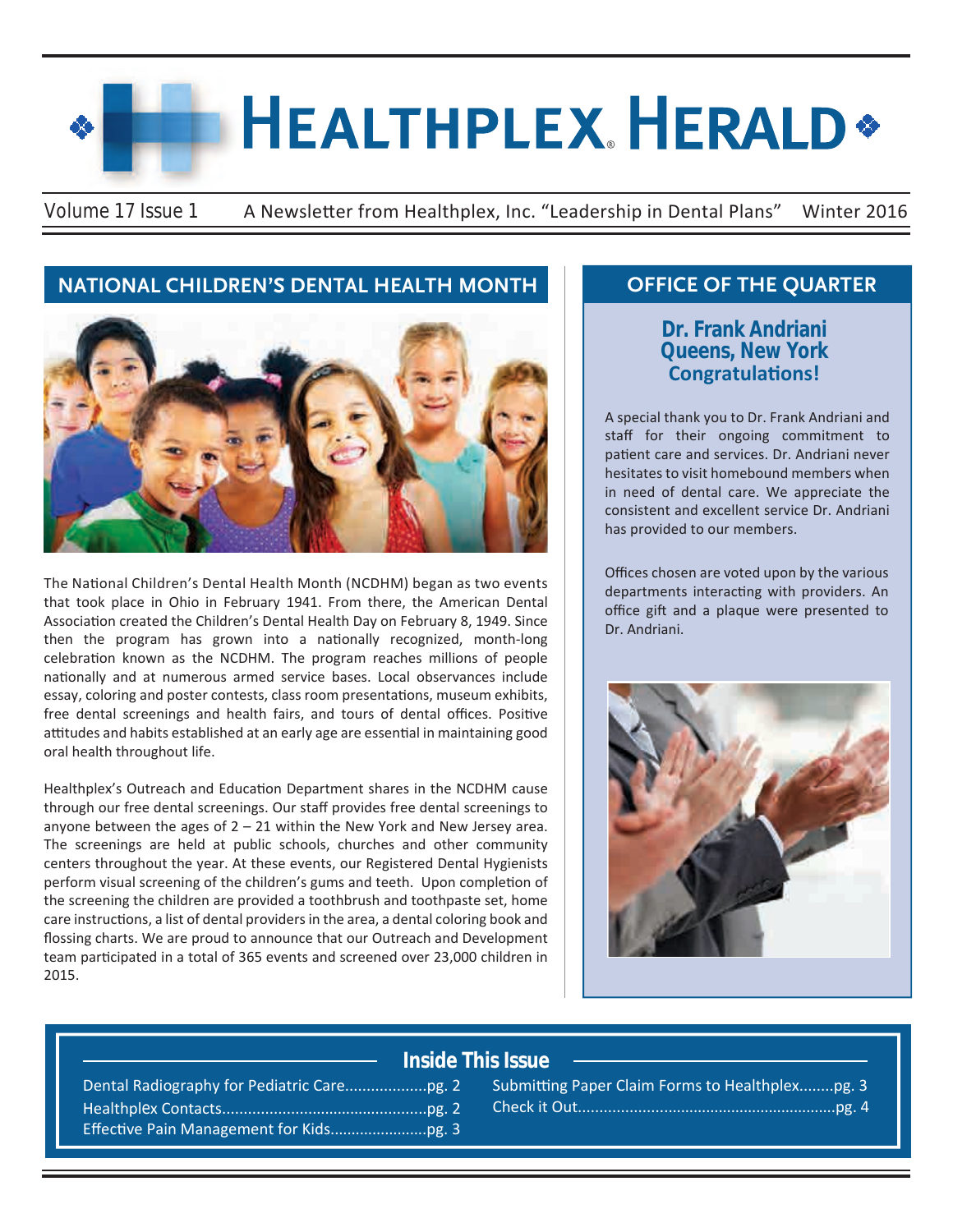# **HEALTHPLEX HERALD**

# **DENTAL RADIOGRAPHY FOR PEDIATRIC CARE**

Dental radiography can provide a broad range of information, and is considered an important diagnostic tool when treating children. There are many risks associated with radiation exposure; however, clinicians must balance the risks of exposure against the knowledge gains that radiography provides. Radiography capture should no longer be based on re-care intervals; however, dental radiography should be used for diagnostic needs. While there are many advantages to dental radiography, clinicians need to be precautious when determining when to use radiographs and adhere to the "as low as reasonably achievable" (ALARA) principle to help reduce radiation exposure.

#### **Justification, limitation and optimization are three basic rules for safe radiographic exposure:**

- Justification requires clinicians to ensure that radiographs are the only way to obtain the necessary information. Taking radiographs at specific time intervals is no longer necessary, as it is no longer a valid practice. The use of standard x-rays, regardless of the patient's age or health status, is considered inappropriate.
- Limitation refers to following the ALARA principle.
- Optimization means the image should be taken at the highest quality possible.

Providing protective shielding of the thyroid gland from primary radiation is critical in children. Children are more vulnerable to radiation exposure than adults, due to the risks associated with ionizing radiation are higher for fast-dividing cells and tissues.

#### **HEALTHPLEX CONTACTS**

#### **www.healthplex.com**

### **Phone Numbers**

- **Provider Hotline............. 888-468-2183** (Options)
- 1: Eligibility/Claims Automated System
- 2: Urgent Referrals
- 3: Customer Service
- 4: Contracting (Commercial Programs)
- 5: Contracting (Government Programs)
- 6: Website Support

**UM Clinical Review........ 888-468-5182 Internet Support............. 888-468-5171**

#### **Fax Numbers**(516 area code)

| Credentialing 228-9568          |  |
|---------------------------------|--|
| Customer Service 227-1143       |  |
|                                 |  |
| Provider Relations 228-9571     |  |
| Referral Authorization 228-5025 |  |

## **E-Mail**

ProviderRelations@healthplex.com info@healthplex.com Claims@healthplex.com Referrals@healthplex.com

Reference: Johan Aps, DDS, MSc, MSc, PhD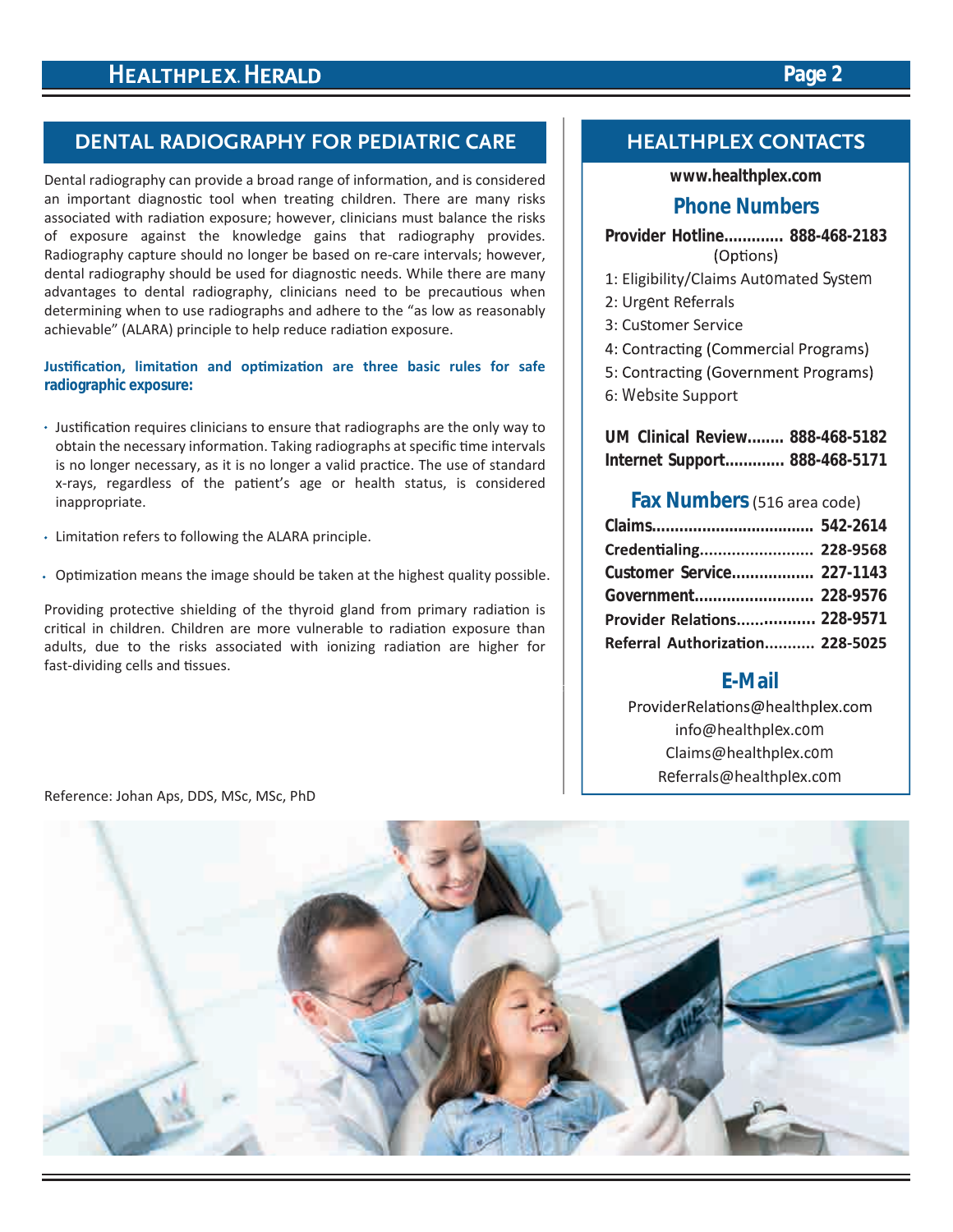## **Page 3**

# **HEALTHPLEX HERALD**

# **EFFECTIVE PAIN MANAGEMENT FOR KIDS IF SUBMITTING PAPER CLAIM FORMS**

Many children respond to a dental visit with hesitation, and many view it as a frightening experience that can carry over to adulthood. The noises from scalers, the sharp hook on an explorer and the blaring glare from the overhead light can create anxiety and discomfort for a child. As such, practitioners need to be aware of how these objects and stimuli may be viewed in a child's eye in order to minimize patient anxiety.

Delivering quality oral health care relies heavily on a clinician's ability to prevent and relieve pain. Effective pain control is the key to successful dental treatment, especially with children. Pediatric patients may not be able to provide detailed descriptions of pain that adults would be able to offer. Most children respond well to the "tell-show-do" technique of simple requests and commands. Using age appropriate terms when explaining what is about to happen, visually showing the child what will be used, and then proceeding with the described treatment will allow practitioners to treat most children with a high level of success.

Word choice is a vital part of behavior management. Children are particularly sensitive to the certain words used to describe instruments or procedures. Therefore, choosing words that elicit happy feelings can go a long way toward decreasing anxiety. For example "Mr. Whistle" and "tooth counter" may seem like silly word choices; however, these childish words are gentler than "ultrasonic scaler" and "explorer".

Reference: Mathew K. Genesen, DDS



Accuracy, completeness and clarity of the form are essential to ensure that the claim information is read correctly. Data on forms can be misread if the information is illegible. Illegible information may result in a processing delay of claims and also increases the chance of a privacy breach. Due to the potential for a privacy violation, Healthplex can no longer "perfect the claim" by searching its enrollment records to choose the member or dependent. The member and dependent patient's names, dates of birth, and identification numbers must coincide with the information in our database.

To avoid Protected Health Information being sent to the wrong member or provider, which can result in a health care privacy breach, please utilize the following guidelines when submitting paper billing forms:

- Complete all required fields on the claim form.
- Handwritten forms should be block printed (not in script) and neatly written using black ballpoint pen only.
- Verify that the member or dependent ID number, birthdate, gender and relationship to the insured is correct. **Possession of an ID card does not guarantee member eligibility or coverage**. It is the responsibility of the provider office to verify the eligibility of the member. Our website, www.healthplex.com, is your essential tool.
- Verify that the billing provider number and servicing provider identification numbers are correct.
- Print or write only in areas of the form designated as fields. Be sure the data falls completely within the text space and is properly aligned.
- Frequently change the ink cartridges on the printer to avoid light ink. Light printing is often not legible. Please use black, high-quality ribbons. Ribbons should be changed regularly to ensure that a clear, distinct character is printed.

Outdated claim forms, illegible forms or partially completed claims will be returned as "unable to process or materially deficient".

Providers are encouraged to explore the many benefits of electronic claims submission. Additionally, submission of electronic attachments is also suggested. These electronic transactions expedite processing, minimize errors and streamline office operations.

# **LAST MONTH'S PUZZLE OF THE QUARTER**

#### **Winners of the Rhyming Word Puzzle of the Quarter:**

Thank you to all providers who participated and submitted answers to the previous Puzzle of the Quarter. Unfortunately, there were no winners. Thank you for participating!

#### **Answers to the Rhyming Word Puzzle of the Quarter:**

1. Polar Molar, 2. Billing Filling, 3. Loose Tooth, 4. Provider Collider, 5. Traces Braces, 6. Gavity Cavity, 7. South Mouth, 8. Cactus Practice